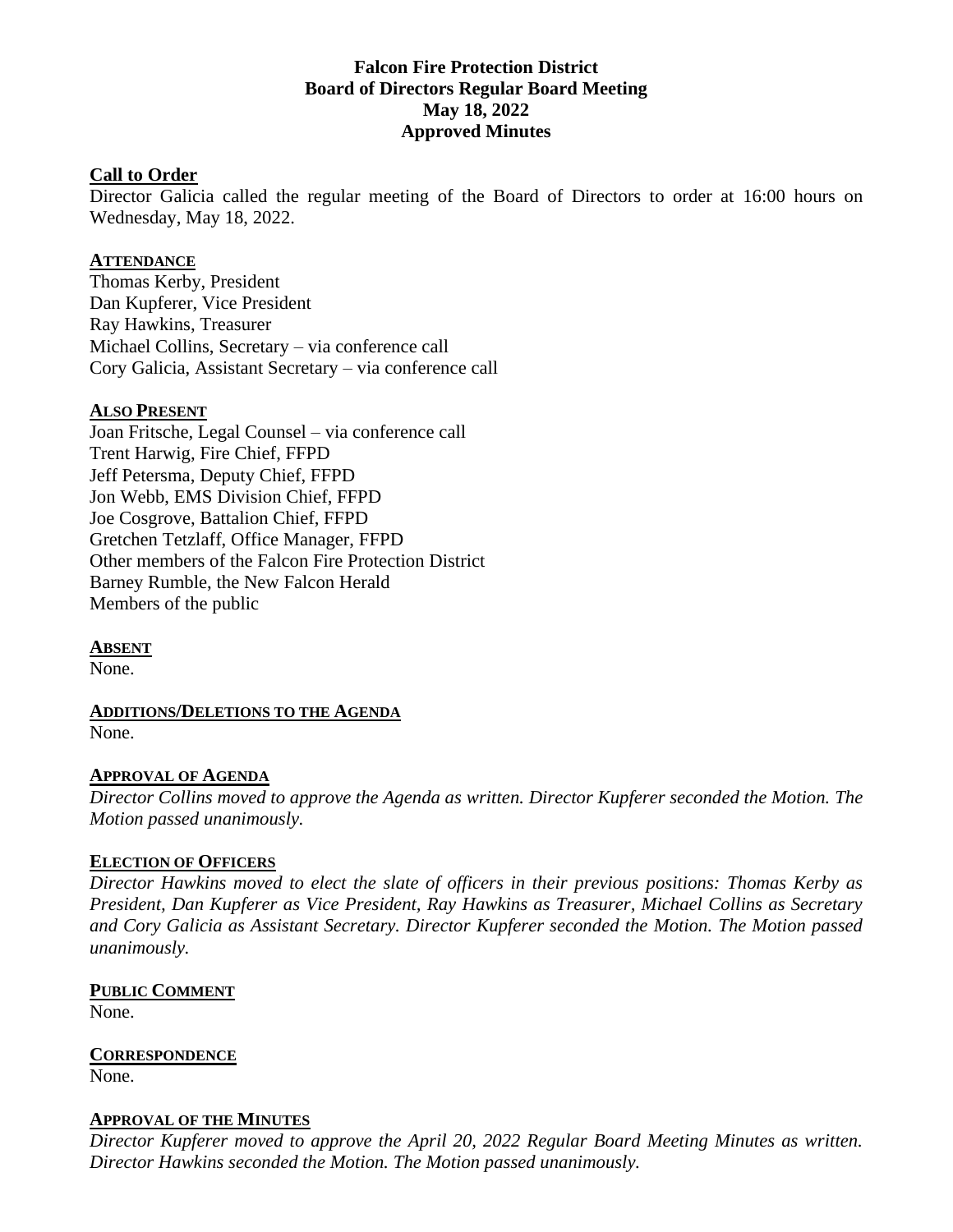*Director Kupferer moved to approve the May 11, 2022 Special Board Meeting Minutes as written. Director Galicia seconded the Motion. The Motion passed unanimously.*

## **REPORTS**

## Treasurer's Report

Chief Harwig reviewed the written April Treasurer's Report with the Board. The Chief noted 33.3% of the 2022 fiscal year is complete in this report.

Total General Fund Budget revenues received were at 46%. Total General Fund expenditures across all categories were at 27%.

The Ambulance Fund Budget revenues received were at 30%. Transport fees were at 40%. Total Ambulance Fund expenditures were at 26%.

The Capital Improvement Fund revenues received were at 25%. 40% has been spent out of the Lease Purchase account. Total expenditures were at 26%.

The Rural Water Fund had no expenditures for the month of April.

President Kerby stated that he spoke to Chief Harwig earlier in the year and mentioned a possible midyear salary increase or bonus due to the cost of living going up. This will be on next month's Agenda.

*Director Kupferer moved to accept the April, 2022 Treasurer's Report as presented. Director Hawkins seconded the Motion. The Motion passed unanimously.*

## Staff Report

Deputy Chief Petersma advised there were 37 Reserve standby hours for the month of April.

Deputy Chief Petersma advised that the incident count for March, 2022 was 349 calls for the month and a total 1,104 calls for the year.

EMS Division Chief Webb supplied a written Transport Report to the Board. The report shows that the crews transported 105 patients in the month of April.

EMS Division Chief Webb supplied an update on COVID calls, which are down.

## Attorney's Report

Attorney Fritsche provided a written Attorney's Report to the Board. She advised that the Special District Association had a webinar yesterday based on the quick passage of Senate Bill 238. SDA did not have a lot of information on how it will impact the special districts across the state. President Kerby addressed his concerns on needing to find out soon in order for the District to prepare for an election and meet deadlines should the Board determine to run a mill levy revenue stabilization question in the November County Coordinated Election.

## **UNFINISHED BUSINESS**

## Administration Building Addition & Remodel

Chief Harwig advised that iiCon Construction is waiting on some metal that was supposed to be delivered two weeks ago, but has been delayed. Windows have also been delayed, but they plan on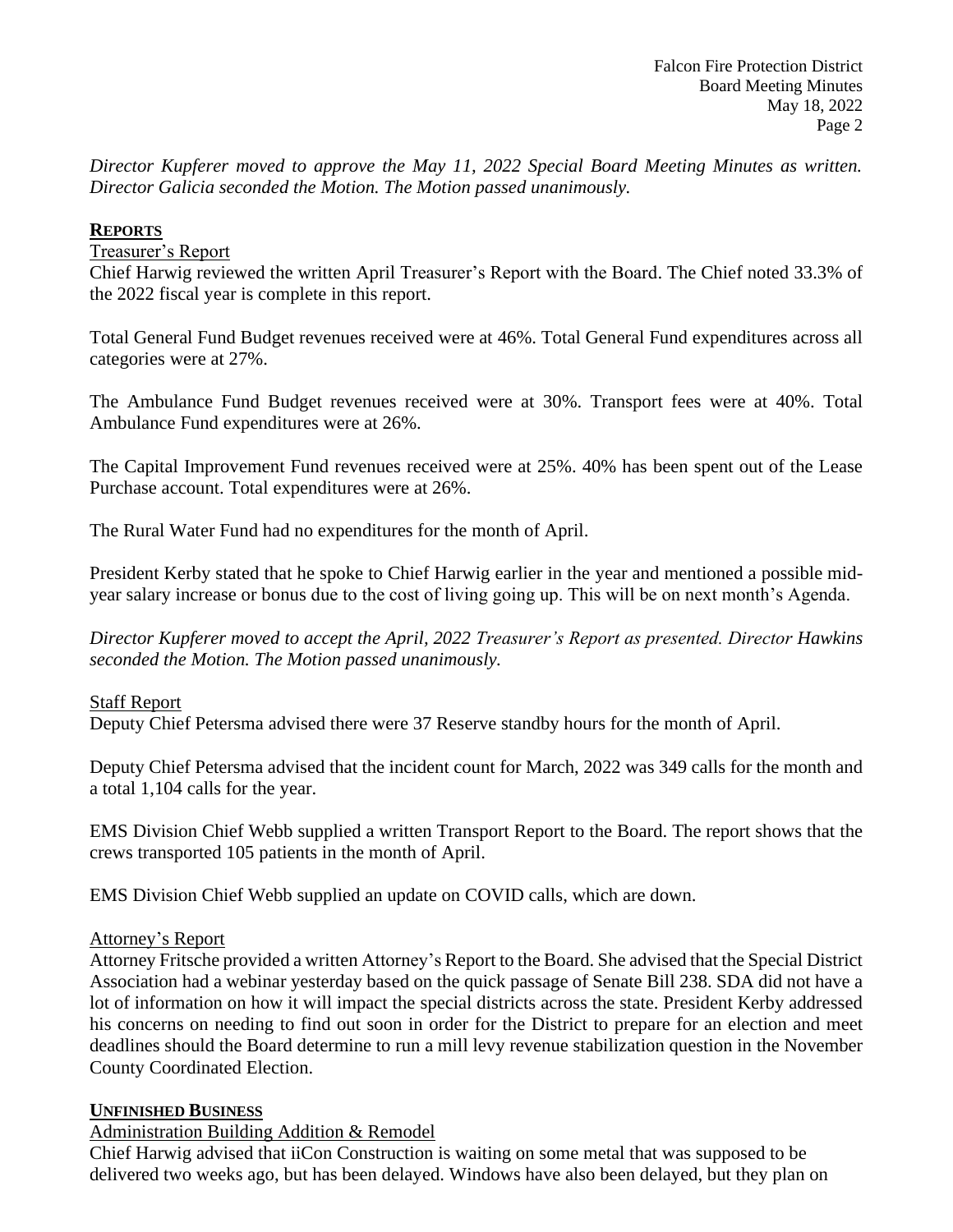moving forward with the drywall. The window openings have been covered in plastic so it can be done. He also advised that all three RTU's have been delayed until mid-August, 2022.

o iiCon Construction Draw Request #5

Chief Harwig presented the Board with Draw Request #5 in the amount of \$232,660.48. o Approval of Change Order #010: CE #016 – Add Gas Piping for Generator.

- Chief Harwig advised that this change order is to add gas piping for the Generator, in the amount of \$4,590.54.
- o Approval of Change Order #011: CE #003 Floor Plan Change Layout Chief Harwig advised that this change order is to change the layout of the floorplan where changes did not have to be made, for a credit in the amount of  $-$ \$5,515.00
- $\circ$  Approval of Change Order #014: CE #022 Hose Bib Chief Harwig advised that this change order is to add a hose bib to the exterior, in the amount of \$1,986.06.

*Director Hawkins moved to approve Draw Request #5 as presented. Director Collins seconded the Motion. The Motion passed unanimously.*

*Director Collins moved to approve Change Order #010: to add gas piping for the generator in the amount of \$4,590.54. Director Hawkins seconded the Motion. The Motion passed unanimously.*

*Tabled Change Order #011: Floor plan change layout to the June meeting.*

*Director Kupferer moved to decline the Change Order #014: CE #022 – Exterior Hose Bib. Director Hawkins seconded the Motion. The Motion passed unanimously.*

Station 1 Parcel – proposed El Paso County satellite office and Sheriff's Office substation President Kerby advised that he has not heard or seen any updates on the Sheriff's Office substation.

## **NEW BUSINESS**

FFPD Member Handbook Draft Review Tabled to June, 2022 Meeting

## Potential November Election and Topics

- o Tabor Mill Levy Revenue Stabilization Measure
- o Eliminate Term Limits Question
- o Consider engaging an Election Consultant

Chief Harwig advised that the District would like to look into a ballot question regarding Tabor Mill Levy Revenue Stabilization in order to maintain the District's current tax revenue levels regardless of statutory changes in assessed valuation calculations.

Attorney Fritsche advised that she will speak with bond counsel and SDA to look into getting ballot question samples and confirmation on TABOR issues. She also advised that two questions may need to be asked in order to address both issues of change in assessed values and changes in assessment rates that would affect the District.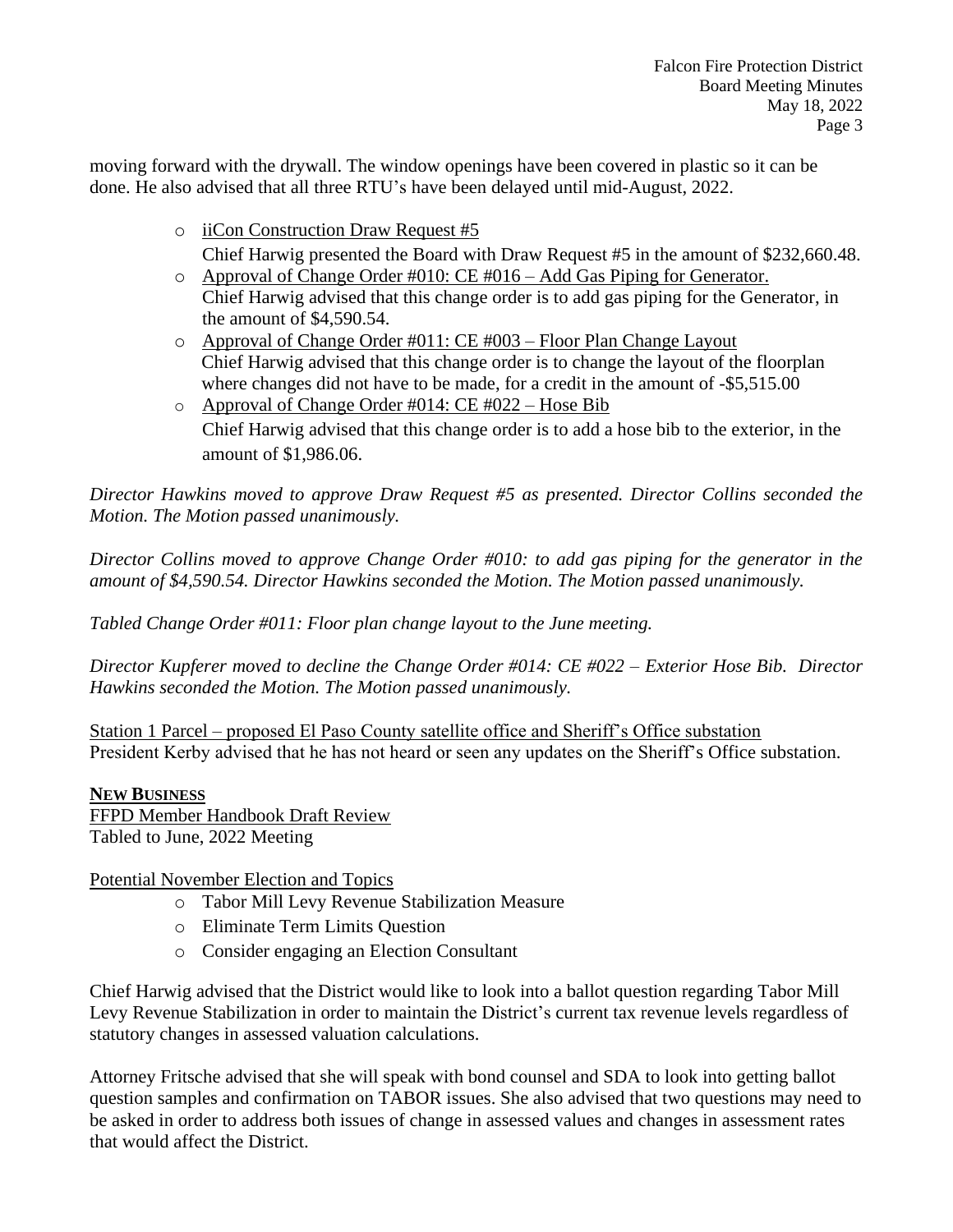Attorney Fritsche advised that asking to Eliminate Term Limits would need to be a ballot question approved by voters.

President Kerby asked Attorney Fritsche to see how the District would go about finding an Election Consultant. Attorney Fritsche advised that there are campaign consultants who are focused on the elections and election questions and there are also more general public relations firms who have election experience that might be a better fit for the District. President Kerby would like to get a statement of qualifications from some of the different firms in order to determine the best fit, along with their standard rates.

Attorney Fritsche asked the Board if they would like to appoint two board members for an election committee to review the applications and to interview firms as well. President Kerby volunteered and Director Hawkins volunteered as well, along with Chief Harwig.

## **EXECUTIVE SESSION**

*Director Kupferer moved to go into Executive Session, pursuant to C.R.S. § 24-6-402(4)(b) for the purpose of a conference with the District's legal counsel to discuss the status of a litigation matter. Director Hawkins seconded the Motion. The Motion passed unanimously. Attorney Fritsche certified that the only matter discussed in Executive Session would involve attorney-client privileged communications, and therefore, the Executive Session need not be recorded. After a five-minute break, the Board went into Executive Session at 17:25 hours.*

*Director Collins moved to come out of Executive Session at 17:29 hours. Director Hawkins seconded the Motion. The Motion passed unanimously.*

The Board resumed the Regular Board meeting at 17:30 hours.

#### P**UBLIC COMMENT**

None.

#### **ADJOURNMENT**

*Director Collins moved to adjourn the Board meeting. Director Galicia seconded the Motion. The Motion passed unanimously. The meeting adjourned at 17:31 hours on May 18, 2022.*

I hereby attest to the accuracy of the meeting Minutes:

Michael Collins, Secretary

\_\_\_\_\_\_\_\_\_\_\_\_\_\_\_\_\_\_\_\_\_\_\_\_\_\_\_\_\_

\_\_\_\_\_\_\_\_\_\_\_\_\_\_\_\_\_\_\_\_\_\_\_\_\_\_\_\_\_

I attest that the Executive Session, which were not recorded, were confined to the topics authorized for discussion in Executive Session pursuant to C.R.S. § 24-6-402(4)(b) and constituted attorney-client communications.

Joan M. Fritsche, Esq.